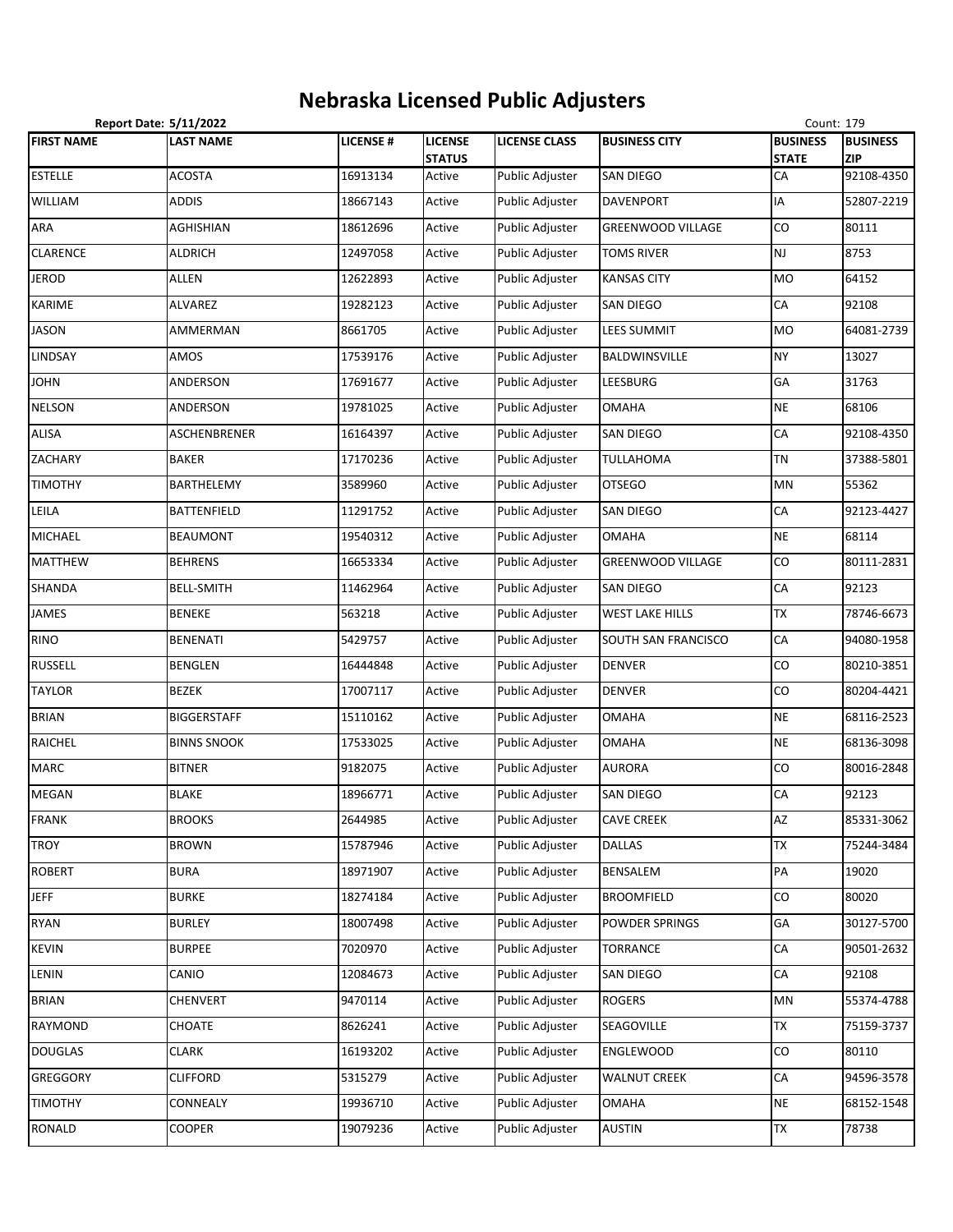| <b>DAVID</b>       | COWAN           | 18982926 | Active | Public Adjuster | <b>OVERLAND PARK</b> | KS             | 66213      |
|--------------------|-----------------|----------|--------|-----------------|----------------------|----------------|------------|
| WILLIAM            | COX             | 5032562  | Active | Public Adjuster | CASSVILLE            | MO             | 65625-7432 |
| LAUREN             | <b>CROTTIE</b>  | 18086329 | Active | Public Adjuster | <b>POWAY</b>         | ${\sf CA}$     | 92064      |
| <b>KENNETH</b>     | CROWN           | 2737719  | Active | Public Adjuster | SOUTH SAN FRANCISCO  | ${\sf CA}$     | 94080      |
| <b>RYAN</b>        | <b>CURL</b>     | 19373960 | Active | Public Adjuster | OMAHA                | <b>NE</b>      | 68114      |
| <b>FRANCIS</b>     | <b>DALTON</b>   | 11734344 | Active | Public Adjuster | NEW SMYRNA BEACH     | FL             | 32168-5774 |
| PHILIP             | <b>DAVIDSON</b> | 3622949  | Active | Public Adjuster | ORADELL              | NJ             | 7649       |
| <b>KALON</b>       | <b>DELUISE</b>  | 17111578 | Active | Public Adjuster | WESTMINSTER          | ${\rm CO}$     | 80234-3756 |
| <b>ROGER</b>       | <b>DELUISE</b>  | 577861   | Active | Public Adjuster | <b>BROOMFIELD</b>    | CO             | 80020-2454 |
| <b>NICOLE</b>      | <b>DEWINDT</b>  | 17885958 | Active | Public Adjuster | <b>POWAY</b>         | ${\sf CA}$     | 92064      |
| <b>PATRICK</b>     | <b>DORSEY</b>   | 17493644 | Active | Public Adjuster | PANAMA CITY          | FL.            | 32404      |
| <b>DAVID</b>       | <b>DROUBAY</b>  | 16777969 | Active | Public Adjuster | SOUTH SAN FRANCISCO  | ${\sf CA}$     | 94080-1904 |
| <b>ADRIAN</b>      | <b>ENRIQUEZ</b> | 18241118 | Active | Public Adjuster | <b>CUTLER BAY</b>    | FL             | 33157-6817 |
| <b>MADISON</b>     | <b>ERICKSON</b> | 19972044 | Active | Public Adjuster | <b>OMAHA</b>         | <b>NE</b>      | 68114      |
| <b>CHRISTOPHER</b> | <b>EYNON</b>    | 19719154 | Active | Public Adjuster | <b>CHARLOTTE</b>     | NC             | 28216      |
| <b>JASON</b>       | FARBIARZ        | 10684140 | Active | Public Adjuster | <b>BOYNTON BEACH</b> | FL.            | 33437-7539 |
| <b>BRANDON</b>     | <b>FENWICK</b>  | 19572164 | Active | Public Adjuster | <b>KEARNEY</b>       | <b>MO</b>      | 64060-7461 |
| <b>MARTIN</b>      | <b>FISCH</b>    | 16727705 | Active | Public Adjuster | <b>MONSEY</b>        | <b>NY</b>      | 10952      |
| <b>DAVID</b>       | <b>FORD</b>     | 17261626 | Active | Public Adjuster | <b>BROOMFIELD</b>    | ${\rm CO}$     | 80020      |
| <b>MICHAEL</b>     | <b>FUSCO</b>    | 421271   | Active | Public Adjuster | <b>ATLANTA</b>       | GA             | 30305-2233 |
| <b>HEATHER</b>     | GALLOWAY        | 20200475 | Active | Public Adjuster | <b>LINCOLN</b>       | <b>NE</b>      | 68522      |
| <b>JOHN</b>        | <b>GILLETTE</b> | 15647427 | Active | Public Adjuster | <b>BRICK</b>         | NJ             | 8723       |
| <b>ELIZABETH</b>   | <b>GOODRICH</b> | 18086344 | Active | Public Adjuster | <b>OMAHA</b>         | <b>NE</b>      | 68114-4302 |
| <b>TAYLOR</b>      | <b>GRANT</b>    | 7085633  | Active | Public Adjuster | <b>FORT COLLINS</b>  | ${\rm CO}$     | 80525      |
| <b>JOSEPH</b>      | GRASSO          | 8645799  | Active | Public Adjuster | <b>FLOWER MOUND</b>  | TX             | 75022-6428 |
| <b>STEVEN</b>      | GREENE          | 7654969  | Active | Public Adjuster | SOUTHFIELD           | MI             | 48034-2174 |
| <b>ETHAN</b>       | <b>GROSS</b>    | 6446098  | Active | Public Adjuster | SOUTHFIELD           | M <sub>l</sub> | 48034-2174 |
| GREGORY            | <b>HAGOOD</b>   | 19761426 | Active | Public Adjuster | <b>TEXARKANA</b>     | <b>TX</b>      | 75501      |
| <b>JASON</b>       | <b>HAHN</b>     | 17874202 | Active | Public Adjuster | <b>THORNTON</b>      | CO             | 80233-2639 |
| <b>AUBREY</b>      | HALIM           | 18368553 | Active | Public Adjuster | <b>POWAY</b>         | CA             | 92064      |
| KENNETH            | <b>HALL</b>     | 19488118 | Active | Public Adjuster | OMAHA                | <b>NE</b>      | 68114      |
| <b>JACK</b>        | <b>HANKS</b>    | 18600244 | Active | Public Adjuster | SCOTTSDALE           | AZ             | 85258-2035 |
| <b>BLAIR</b>       | <b>HANSON</b>   | 16223328 | Active | Public Adjuster | <b>MERCER ISLAND</b> | WA             | 98040-2633 |
| <b>DEAN</b>        | HARCLERODE      | 440189   | Active | Public Adjuster | <b>DOYLESTOWN</b>    | PA             | 18901      |
| <b>RONALD</b>      | <b>HARSCH</b>   | 1631696  | Active | Public Adjuster | WESTMINSTER          | CO             | 80023-9375 |
| <b>KYLE</b>        | HENSIEK         | 10512800 | Active | Public Adjuster | SOUTH SAN FRANCISCO  | ${\sf CA}$     | 94080-1958 |
| JAMES              | <b>HICKMAN</b>  | 18395870 | Active | Public Adjuster | FORT WORTH           | TX             | 76123-2134 |
| <b>BENNETT</b>     | HIOTT           | 17300714 | Active | Public Adjuster | <b>ATLANTA</b>       | GA             | 30342-4449 |
| CHAD               | HOSIER          | 19481108 | Active | Public Adjuster | OMAHA                | <b>NE</b>      | 68130      |
| ZACHARY            | <b>HUET</b>     | 19205116 | Active | Public Adjuster | ATLANTA              | GA             | 30305      |
| <b>KASEY</b>       | HULSEBOSCH      | 19400740 | Active | Public Adjuster | <b>CORAL SPRINGS</b> | FL.            | 33076      |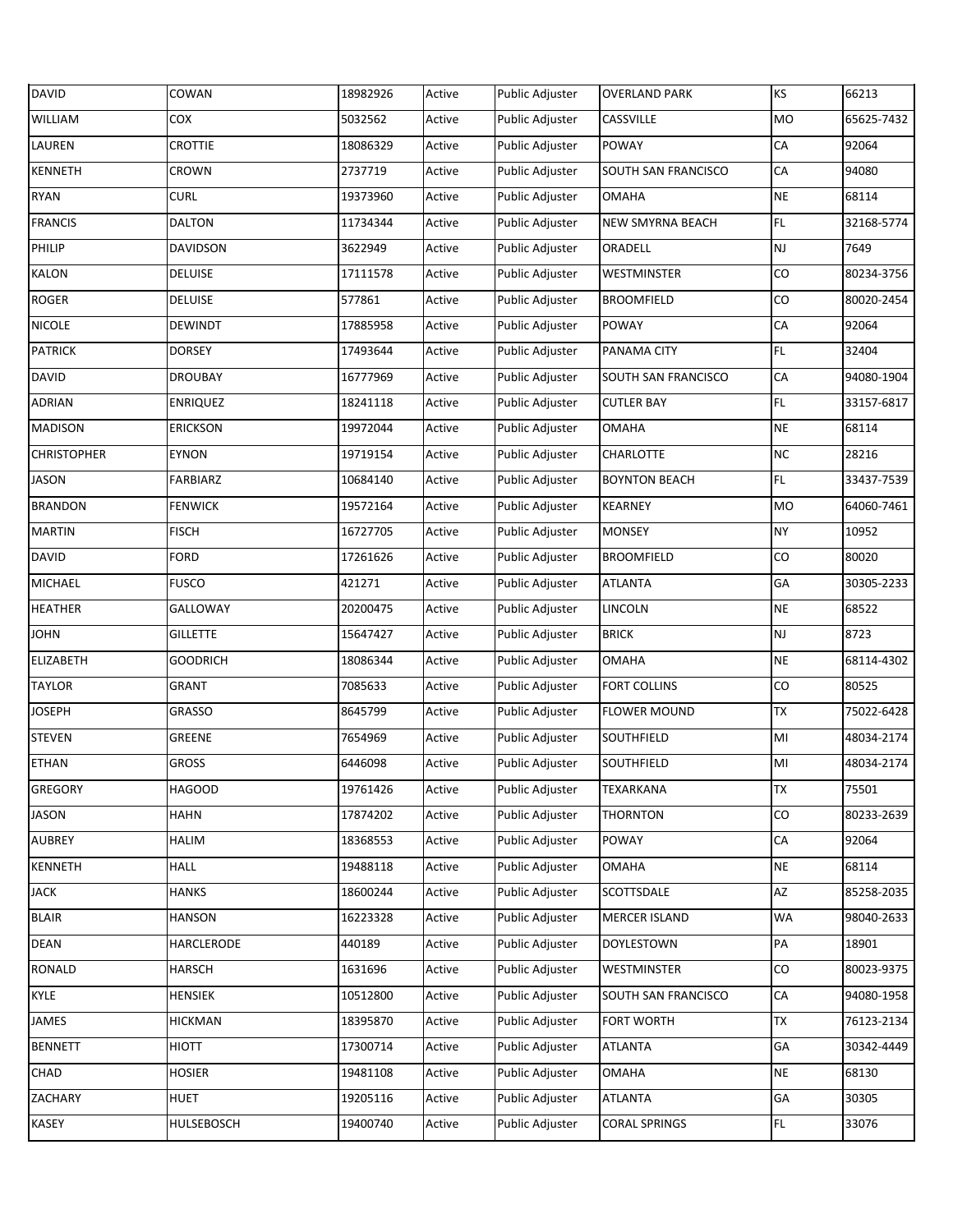| <b>CHAD</b>      | <b>HUNTER</b>      | 8648684  | Active | Public Adjuster        | <b>LLANO</b>             | TX                     | 78643-2776 |
|------------------|--------------------|----------|--------|------------------------|--------------------------|------------------------|------------|
| <b>GREGORY</b>   | <b>JACKSON</b>     | 6839097  | Active | Public Adjuster        | <b>OMAHA</b>             | <b>NE</b>              | 68130-2392 |
| ANNA             | <b>JACOBSMEIER</b> | 18086304 | Active | Public Adjuster        | <b>SAN DIEGO</b>         | ${\sf CA}$             | 92108      |
| <b>DANIEL</b>    | JEWELL             | 19712807 | Active | Public Adjuster        | WESTMINSTER              | ${\rm CO}$             | 80234-3756 |
| <b>BRENT</b>     | JOHNSON            | 226602   | Active | Public Adjuster        | <b>CHARITON</b>          | IA                     | 50049      |
| <b>CHERYL</b>    | JOHNSON            | 7128557  | Active | Public Adjuster        | SAN DIEGO                | CA                     | 92108-4350 |
| GARY             | JOHNSON            | 585366   | Active | <b>Public Adjuster</b> | <b>WALNUT CREEK</b>      | CA                     | 94596-3578 |
| <b>BRUCE</b>     | KABAT              | 7410505  | Active | Public Adjuster        | <b>AURORA</b>            | CO                     | 80010-1186 |
| JAMIE            | <b>KELLER</b>      | 18361027 | Active | Public Adjuster        | <b>INDIANOLA</b>         | IA                     | 50125      |
| <b>JOSEPH</b>    | KRINER             | 18545464 | Active | Public Adjuster        | LA PLATA                 | MD                     | 20646-4950 |
| <b>DON</b>       | LAMONT             | 15718335 | Active | Public Adjuster        | SPRINGTOWN               | TX                     | 76082-6038 |
| <b>DANA</b>      | LANGFELDT          | 19511856 | Active | Public Adjuster        | <b>OMAHA</b>             | <b>NE</b>              | 68114      |
| <b>MARK</b>      | LEATHE             | 16878472 | Active | Public Adjuster        | NAPERVILLE               | IL.                    | 60564-3350 |
| <b>BILL</b>      | LEGGETT            | 18603172 | Active | Public Adjuster        | SOUTH SAN FRANCISCO      | CA                     | 94080-1958 |
| <b>WESLEY</b>    | LEVISON            | 19338971 | Active | <b>Public Adjuster</b> | <b>OMAHA</b>             | <b>NE</b>              | 68114      |
| <b>JOHN</b>      | LEVY               | 15951260 | Active | <b>Public Adjuster</b> | <b>BLOOMFIELD HILLS</b>  | $\mathsf{M}\mathsf{I}$ | 48301-3177 |
| <b>JOSEPH</b>    | LLOYD              | 16652853 | Active | Public Adjuster        | <b>AURORA</b>            | IL.                    | 60506      |
| <b>CLARK</b>     | LODGE              | 16291838 | Active | Public Adjuster        | <b>DENVER</b>            | ${\rm CO}$             | 80210-3851 |
| <b>KHOUANENG</b> | LOR                | 18684165 | Active | Public Adjuster        | <b>OMAHA</b>             | <b>NE</b>              | 68134-4623 |
| FRED             | MAHE               | 17445910 | Active | Public Adjuster        | LITTLETON                | CO                     | 80120-3328 |
| GREGORY          | MAHLOCH            | 19123086 | Active | Public Adjuster        | <b>OMAHA</b>             | <b>NE</b>              | 68127      |
| <b>JEFFREY</b>   | MAJOR              | 7822418  | Active | Public Adjuster        | <b>CHERRY HILL</b>       | NJ                     | 08003-3005 |
| GREGORY          | MAMMEL             | 18804368 | Active | Public Adjuster        | <b>GREENWOOD VILLAGE</b> | ${\rm CO}$             | 80111      |
| <b>KYLE</b>      | <b>MARING</b>      | 16532623 | Active | Public Adjuster        | <b>OSWEGO</b>            | <b>NY</b>              | 13126-6145 |
| <b>HEATHER</b>   | <b>MARX</b>        | 18353658 | Active | Public Adjuster        | POWAY                    | CA                     | 92064      |
| <b>ERIC</b>      | MASLAK             | 17657879 | Active | Public Adjuster        | ERIE                     | CO                     | 80516      |
| <b>STEVEN</b>    | <b>MAYOR</b>       | 1308340  | Active | <b>Public Adjuster</b> | <b>DALLAS</b>            | TX                     | 75225-4403 |
| <b>STEVEN</b>    | <b>MCCAFFREY</b>   | 2074607  | Active | Public Adjuster        | <b>BENSALEM</b>          | PA                     | 19020      |
| <b>EMANUEL</b>   | MEJIA              | 16954151 | Active | Public Adjuster        | BLOOMINGDALE             | IL.                    | 60108      |
| ANGEL            | MERCADO            | 8993075  | Active | Public Adjuster        | <b>ROCKWALL</b>          | TX                     | 75032-5830 |
| <b>ROY</b>       | MESSER             | 19999273 | Active | Public Adjuster        | <b>CORPUS CHRISTI</b>    | TX                     | 78418      |
| <b>MICHAEL</b>   | <b>MICHIO</b>      | 14881556 | Active | Public Adjuster        | <b>ATLANTA</b>           | GA                     | 30342-4446 |
| PAUL             | MIGDAL             | 1627448  | Active | Public Adjuster        | SOUTH SAN FRANCISCO      | CA                     | 94080-1958 |
| <b>TRISTAN</b>   | MILES              | 18998356 | Active | Public Adjuster        | <b>PAPILLION</b>         | <b>NE</b>              | 68133-2209 |
| <b>GARRICK</b>   | MINERT             | 8223733  | Active | Public Adjuster        | SHERIDAN                 | MT                     | 59749-8511 |
| <b>HOWARD</b>    | <b>MISHNE</b>      | 1750859  | Active | Public Adjuster        | SOUTHFIELD               | MI                     | 48034-2174 |
| GARY             | <b>MORRIS</b>      | 1608529  | Active | Public Adjuster        | LOVELAND                 | CO                     | 80538-9086 |
| <b>THOMAS</b>    | <b>NILAND</b>      | 9101320  | Active | Public Adjuster        | SYRACUSE                 | <b>NY</b>              | 13211-2167 |
| <b>MICHAEL</b>   | NOTORIANO          | 18704757 | Active | Public Adjuster        | SOUTHFIELD               | MI                     | 48034-2174 |
| <b>JEFFREY</b>   | O CONNOR           | 536692   | Active | Public Adjuster        | <b>INDIANAPOLIS</b>      | IN                     | 46240      |
| <b>STEVEN</b>    | O ROURKE           | 6857339  | Active | Public Adjuster        | AMES                     | IA                     | 50014      |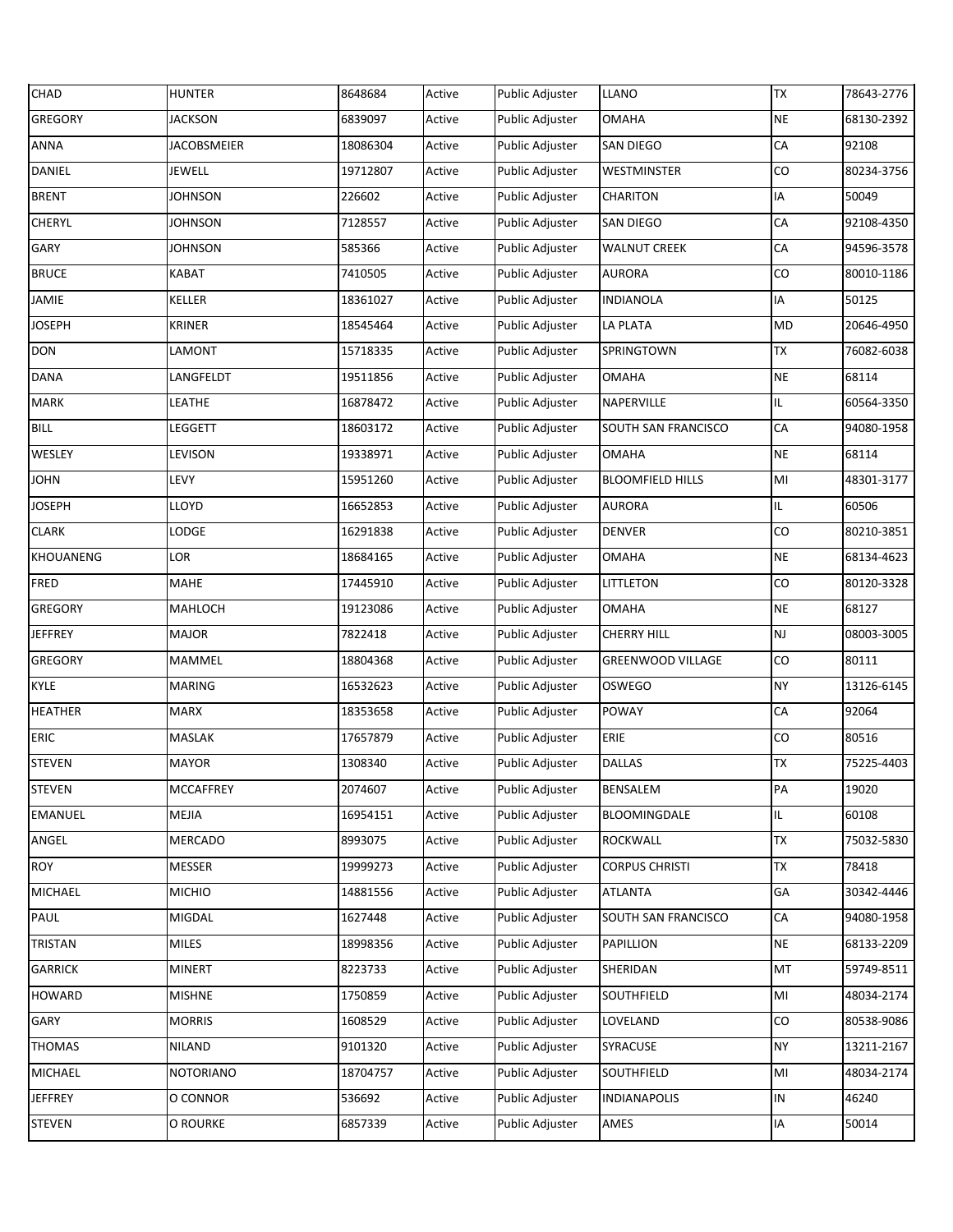| <b>JOHN</b>        | OLLE           | 11602033 | Active | Public Adjuster | PLEASANTON            | TX         | 78064-5335 |
|--------------------|----------------|----------|--------|-----------------|-----------------------|------------|------------|
| ADELAIDE           | OPITZ          | 19399733 | Active | Public Adjuster | <b>OMAHA</b>          | <b>NE</b>  | 68104      |
| <b>RACHEL</b>      | <b>OSORIO</b>  | 14555601 | Active | Public Adjuster | <b>SAN DIEGO</b>      | CA         | 92108-4350 |
| <b>TRACIE</b>      | <b>OSWALT</b>  | 18659110 | Active | Public Adjuster | <b>SAN DIEGO</b>      | CA         | 92123      |
| <b>JAMES</b>       | PIERCE         | 16272275 | Active | Public Adjuster | <b>EDEN PRAIRIE</b>   | MN         | 55347      |
| <b>CARLOS</b>      | <b>PLANA</b>   | 457518   | Active | Public Adjuster | <b>CORAL GABLES</b>   | FL         | 33146      |
| <b>BOBBY</b>       | <b>POOL</b>    | 15825873 | Active | Public Adjuster | AMARILLO              | <b>TX</b>  | 79101-2329 |
| WILLIAM            | <b>RAFART</b>  | 2737712  | Active | Public Adjuster | <b>GLENDALE</b>       | CA         | 91203-1973 |
| ERIC               | RAISMAN        | 3633690  | Active | Public Adjuster | NEEDHAM               | MA         | 02494-1365 |
| <b>JESSICA</b>     | RANDALL        | 18164143 | Active | Public Adjuster | <b>OMAHA</b>          | <b>NE</b>  | 68114-4302 |
| <b>RONALD</b>      | REITZ          | 951908   | Active | Public Adjuster | SAN DIEGO             | CA         | 92108-3708 |
| ANDREA             | RENZI          | 11815270 | Active | Public Adjuster | <b>SAN DIEGO</b>      | CA         | 92123-4427 |
| <b>JEFFERY</b>     | RICHARD        | 9548842  | Active | Public Adjuster | <b>BROOMFIELD</b>     | CO         | 80020      |
| <b>BRENT</b>       | <b>ROBERTS</b> | 17577839 | Active | Public Adjuster | <b>OMAHA</b>          | $\sf NE$   | 68114      |
| <b>DANIEL</b>      | <b>ROBOSKY</b> | 19640301 | Active | Public Adjuster | <b>CROSSROADS</b>     | <b>TX</b>  | 76227-8321 |
| <b>CHRIS</b>       | <b>ROCKERS</b> | 10638931 | Active | Public Adjuster | <b>NORTHGLENN</b>     | CO         | 80234-3339 |
| <b>ANTHONY</b>     | <b>ROLFES</b>  | 18382076 | Active | Public Adjuster | <b>SAINT LOUIS</b>    | MO         | 63127-1046 |
| MIKAYLA            | <b>ROSS</b>    | 17663711 | Active | Public Adjuster | OMAHA                 | $\sf NE$   | 68114-4302 |
| <b>AMY</b>         | SAILORS        | 18106838 | Active | Public Adjuster | <b>POWAY</b>          | CA         | 92064      |
| ADELICE            | SANTOS         | 18819925 | Active | Public Adjuster | <b>PEMBROKE PINES</b> | FL         | 33029      |
| <b>JOSHUA</b>      | SCOTT          | 7886535  | Active | Public Adjuster | SCOTTSDALE            | AZ         | 85254-2715 |
| <b>GORDON</b>      | SCOTT          | 528546   | Active | Public Adjuster | SOUTH SAN FRANCISCO   | CA         | 94080-1958 |
| <b>DANIEL</b>      | SEDLACEK       | 17801674 | Active | Public Adjuster | <b>OMAHA</b>          | <b>NE</b>  | 68114-4302 |
| <b>STEVE</b>       | SEVERAID       | 583851   | Active | Public Adjuster | SOUTH SAN FRANCISCO   | CA         | 94080-1958 |
| GIL                | SHALMON        | 18506540 | Active | Public Adjuster | <b>TAMPA</b>          | FL.        | 33602      |
| <b>CHRISTOPHER</b> | SHANAHAN       | 19771619 | Active | Public Adjuster | <b>OMAHA</b>          | $\sf NE$   | 68144      |
| <b>STEPHEN</b>     | SHEPHERD       | 18875828 | Active | Public Adjuster | <b>OMAHA</b>          | <b>NE</b>  | 68152-1548 |
| <b>JAMI</b>        | <b>SHERR</b>   | 2644913  | Active | Public Adjuster | <b>SAN DIEGO</b>      | ${\sf CA}$ | 92123-4427 |
| <b>DAVID</b>       | <b>SKIPTON</b> | 3163206  | Active | Public Adjuster | <b>SCOTTSDALE</b>     | AZ         | 85255-4299 |
| <b>ISABEL</b>      | SOLORZANO      | 18655251 | Active | Public Adjuster | <b>PLANTATION</b>     | FL.        | 33317      |
| KATIE              | STARR          | 18106784 | Active | Public Adjuster | <b>POWAY</b>          | ${\sf CA}$ | 92064      |
| <b>BRIAN</b>       | <b>STIFF</b>   | 19383424 | Active | Public Adjuster | <b>CLEARWATER</b>     | FL.        | 33756      |
| <b>TARA</b>        | <b>STONE</b>   | 7043593  | Active | Public Adjuster | <b>MOUNT DORA</b>     | FL.        | 32757      |
| <b>MICHELLE</b>    | TAKATA         | 18086321 | Active | Public Adjuster | <b>POWAY</b>          | CA         | 92064      |
| <b>JOSEPH</b>      | TARBET-CAFARO  | 18245080 | Active | Public Adjuster | OMAHA                 | <b>NE</b>  | 68114      |
| <b>JAMES</b>       | TAYLOR         | 19703045 | Active | Public Adjuster | <b>KOKOMO</b>         | IN         | 46902-9589 |
| <b>KENNETH</b>     | TAYLOR         | 14454856 | Active | Public Adjuster | SOUTH SAN FRANCISCO   | CA         | 94080-1958 |
| CAEDEN             | TINKLENBERG    | 19054754 | Active | Public Adjuster | <b>STORY CITY</b>     | IA         | 50248-1004 |
| <b>ANTHONY</b>     | TRUJILLO       | 10523130 | Active | Public Adjuster | <b>COMMERCE CITY</b>  | CO         | 80022-8998 |
| <b>WILLIAM</b>     | UNDERKOFFLER   | 2071804  | Active | Public Adjuster | BENSALEM              | PA         | 19020      |
| <b>WALESKA</b>     | URRUTIA        | 17567019 | Active | Public Adjuster | <b>DALLAS</b>         | TX         | 75287-5210 |